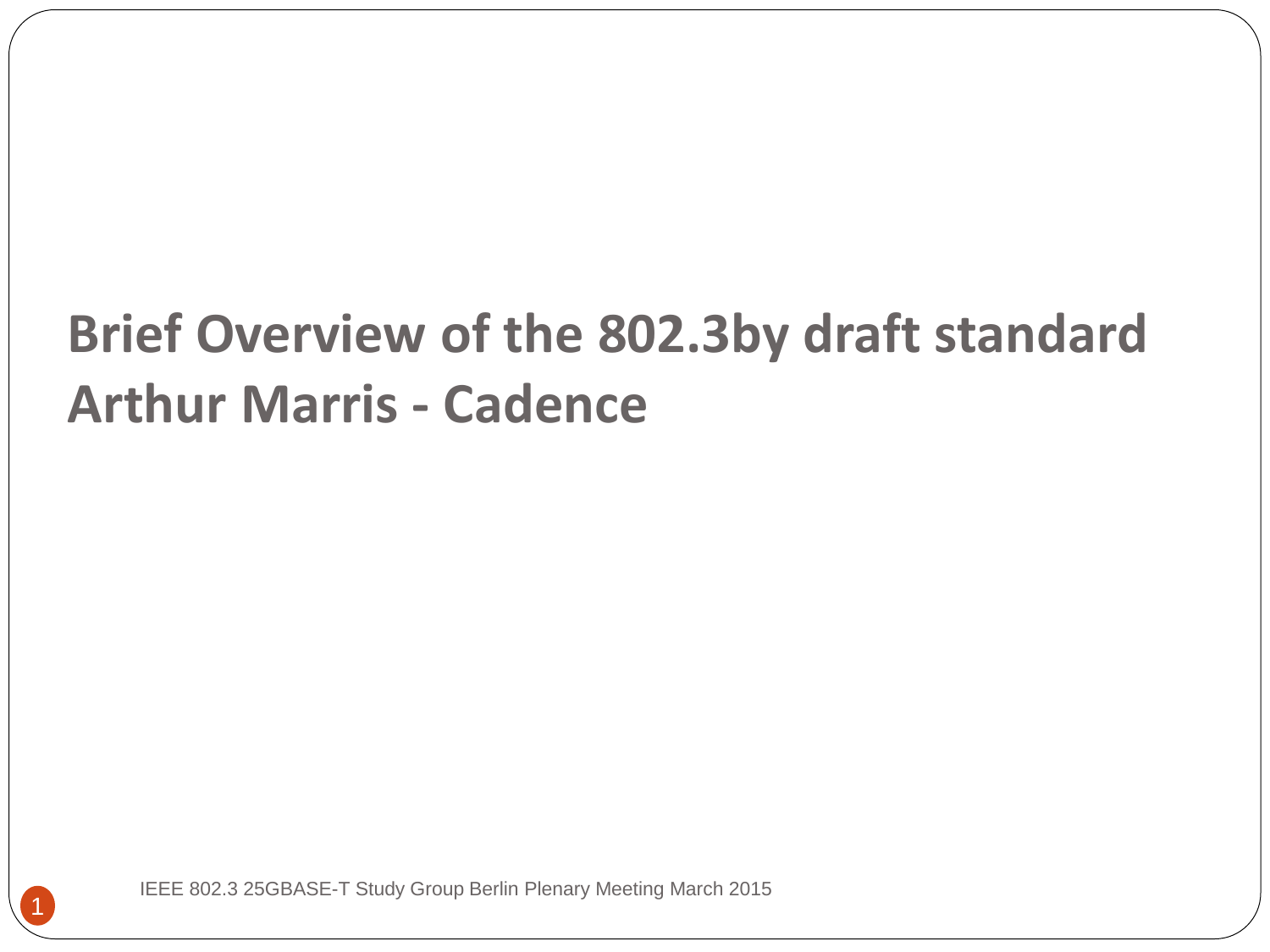#### Ethernet is getting 25G PHY types

- The 802.3by project is amending the base standard to add 25G
- Clause 4 being amended to add a 25G MAC rate
- Clauses 30 and 45 being amended to add 25G data-rate and new PHY types
- P802.3by is adding new PHY types for backplane, twin axial and MMF:

o**25GBASE-KR** o**25GBASE-CR** o**25GBASE-SR**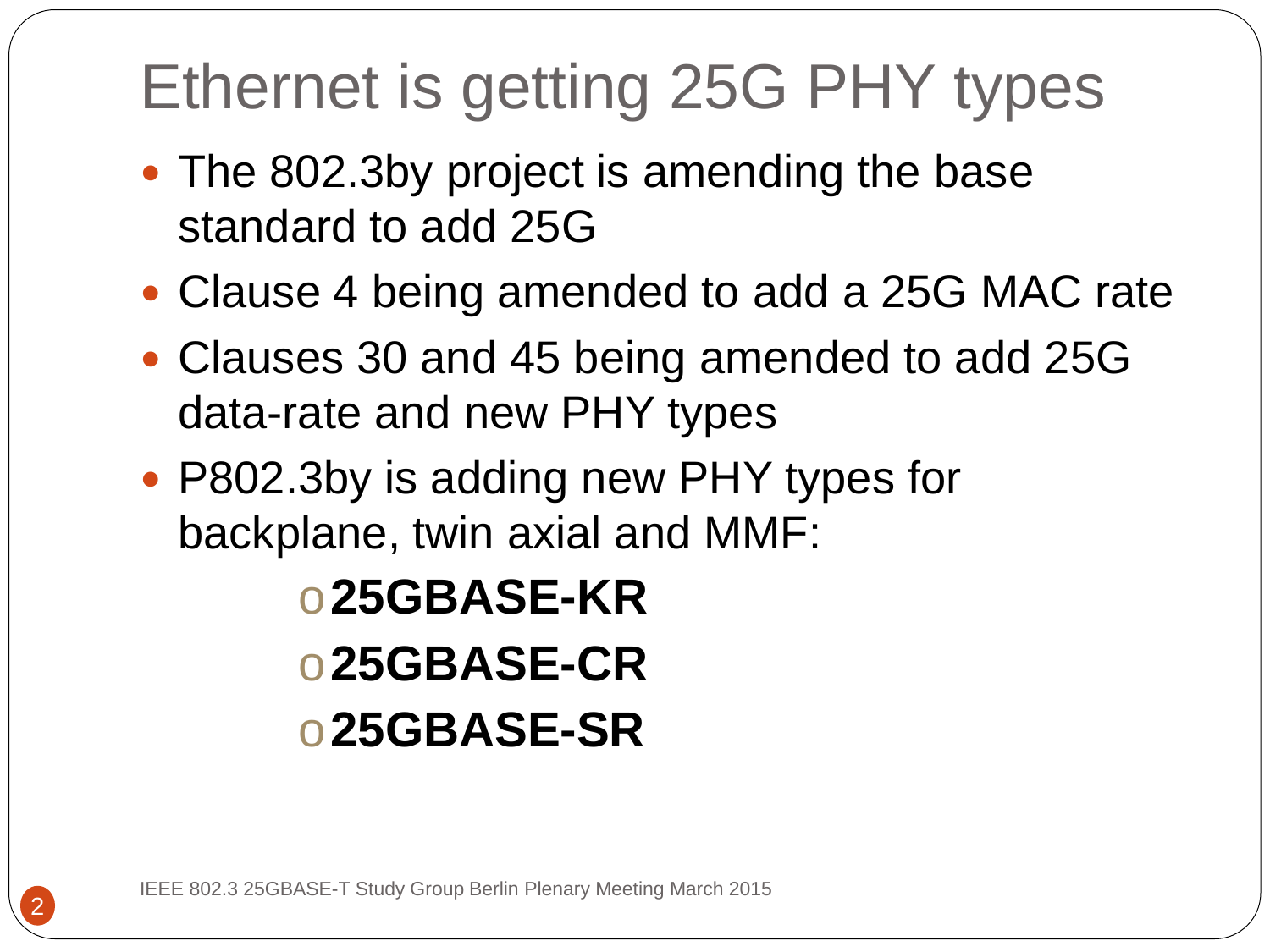## 802.3by additions

- New Clauses:
	- 105. Introduction to 25 Gb/s networks includes architecture diagram and inter-sublayer service interface definitions
	- 106. Reconciliation Sublayer (RS) and Media Independent Interface (25G-MII) for 25 Gb/s operation
	- 107. Physical Coding Sublayer (PCS) for 64B/66B, type 25GBASE-R
	- 108. Reed-Solomon Forward Error Correction (RS-FEC) sublayer for 25GBASE-R PHYs
	- 109. Physical Medium Attachment (PMA) sublayer, type 25GBASE-R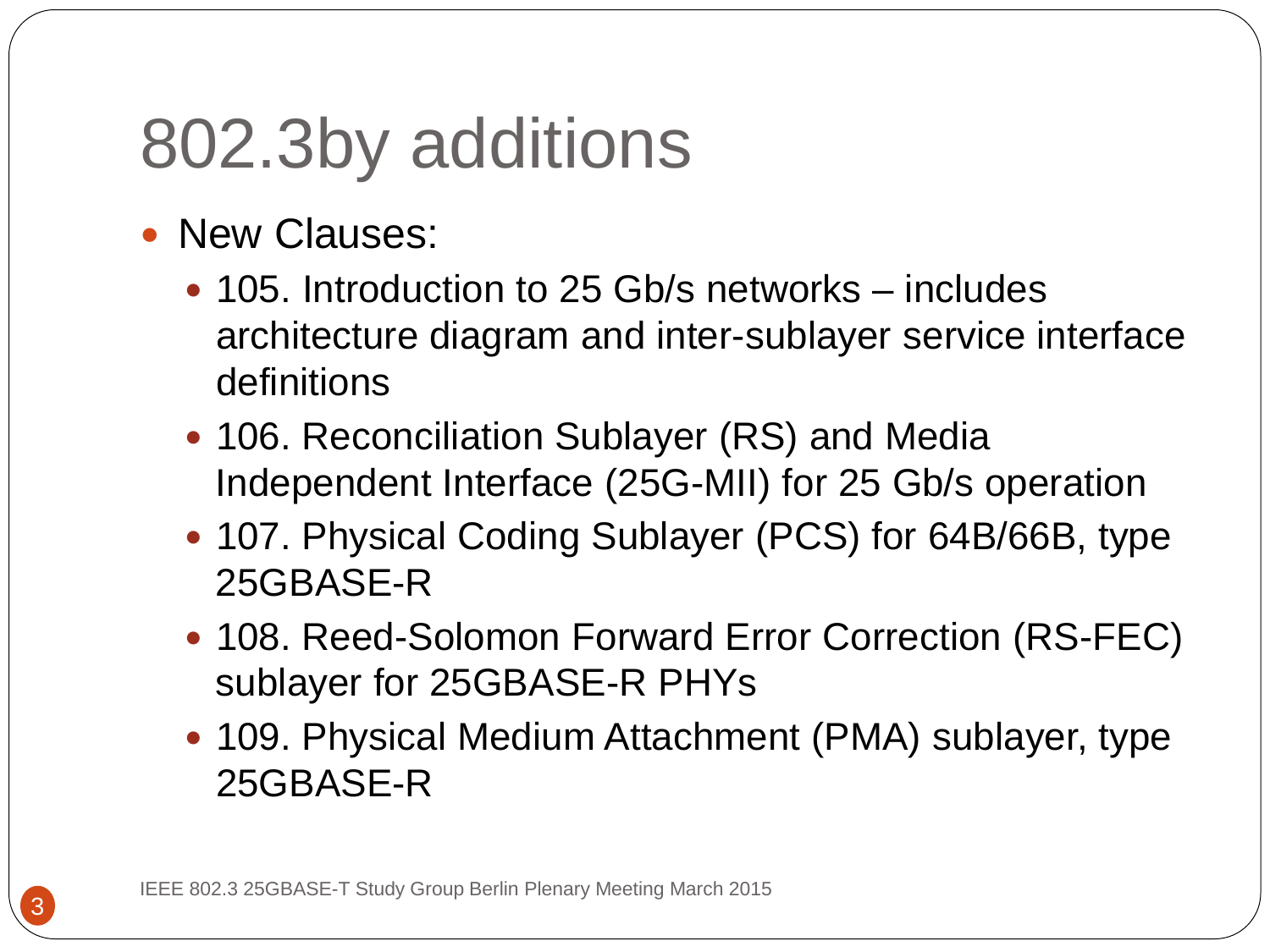## 802.3by additions - continued

- New Clauses:
	- 109A. Chip-to-chip 25 Gb/s Attachment Unit Interface (25G-AUI C2C)
	- 109B. Chip-to-module 25 Gb/s Attachment Unit Interface (25G-AUI C2M)
	- 110. Physical Medium Dependent (PMD) sublayer and baseband medium, type 25GBASE-CR
	- 111. Physical Medium Dependent (PMD) sublayer and baseband medium, type 25GBASE-KR
	- 112. Physical Medium Dependent (PMD) sublayer and medium, type 25GBASE-SR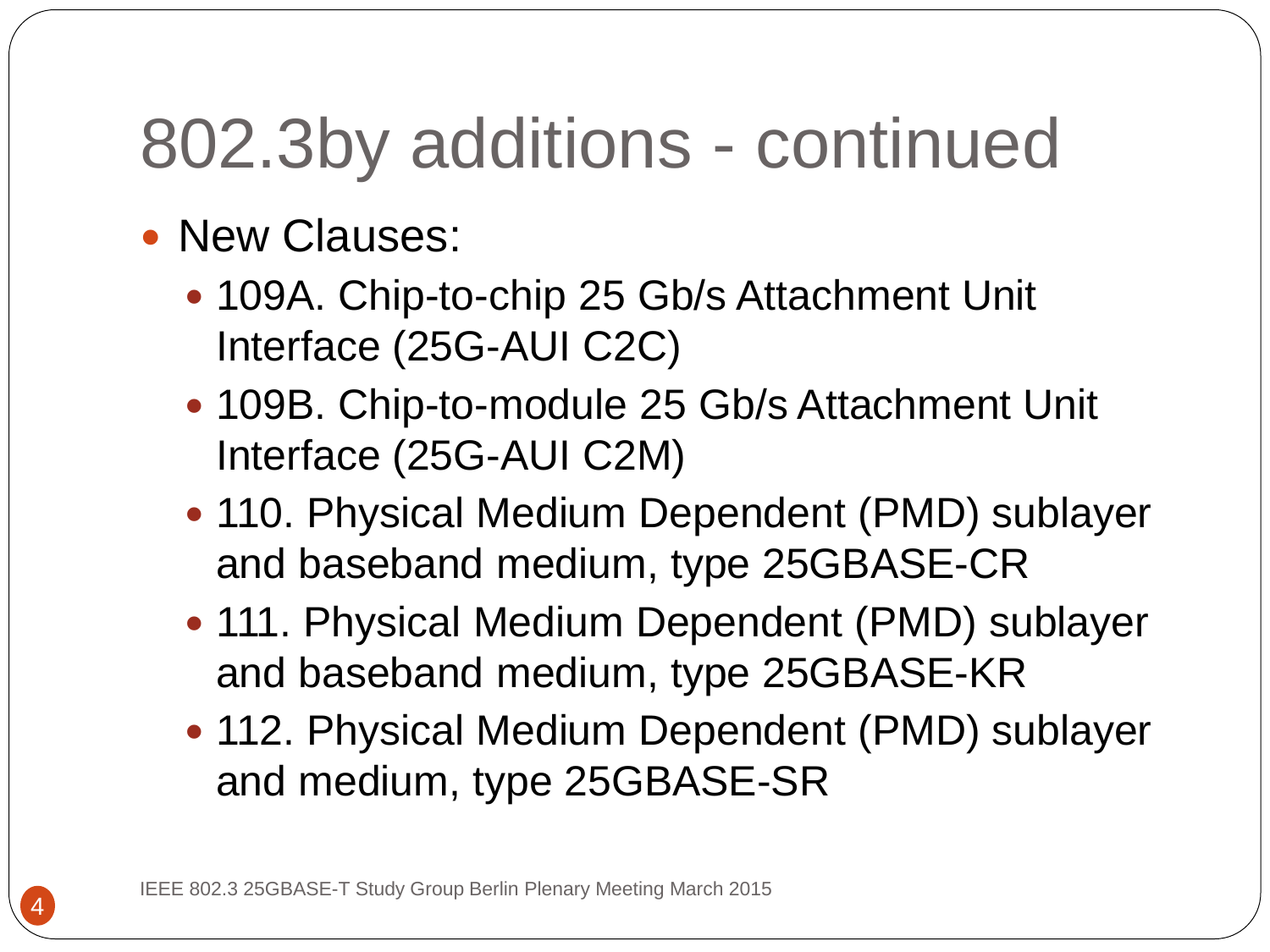## 802.3by architecture

- Nomenclature:
	- 25G-MII
	- 25G-AUI
- Roman numerals "XXV" considered too ugly so not used
- 25G-MII is a speeded up version of XGMII rather than a slowed down version of XLGMII. Therefore SOP occurs on 4-byte boundaries rather than 8-byte and local and remote fault encoding is slightly different from XLGMII.
- 25G-AUI is a single lane version of the C2C and C2M electrical interfaces defined in 802.3bm Annexes 83D and 83E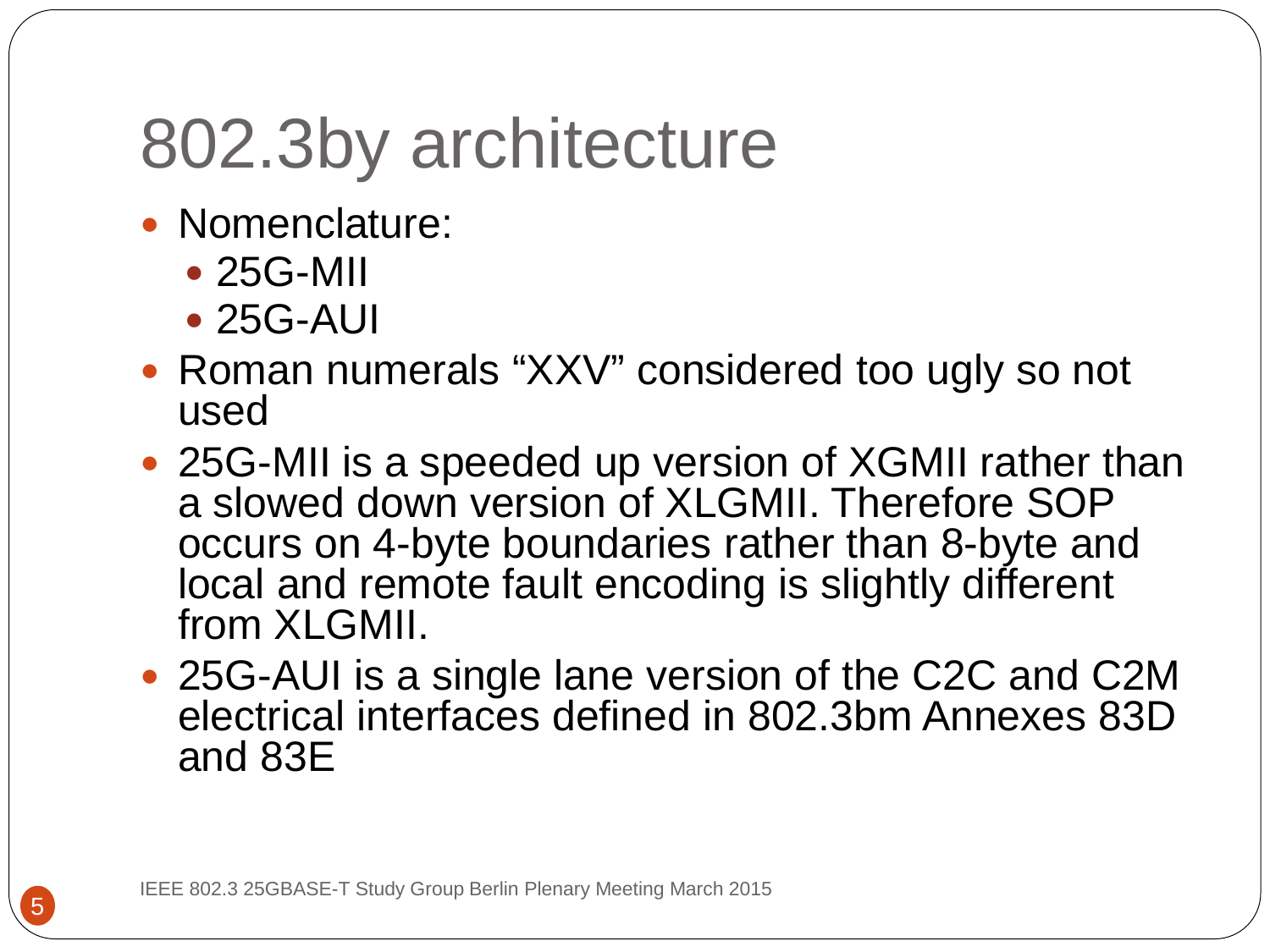#### 25G Ethernet layer diagram



Figure 105-1-Architectural positioning of 25 Gigabit Ethernet

IEEE 802.3 25GBASE-T Study Group Berlin Plenary Meeting March 2015 6